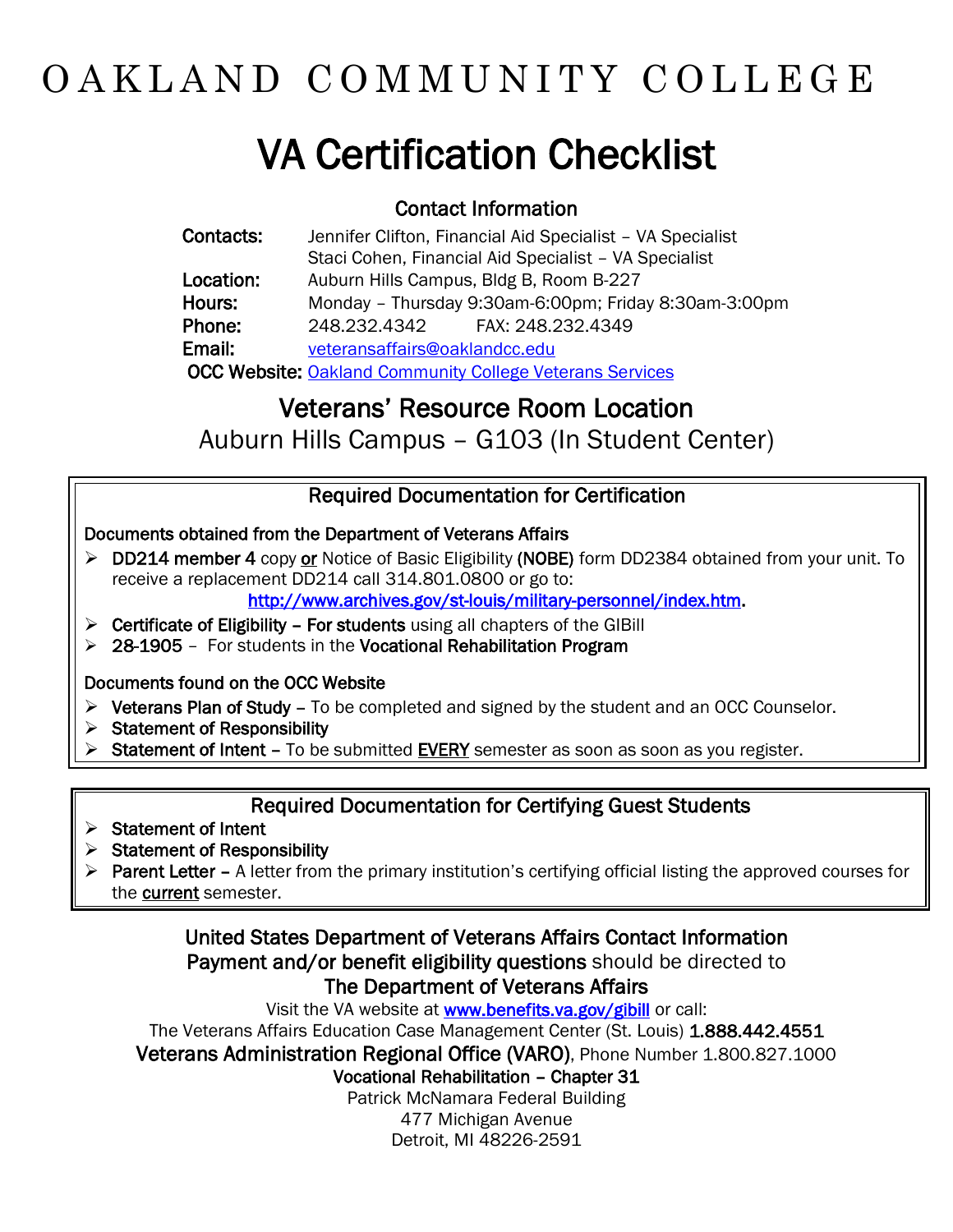#### Apply Online for VA Benefits to Receive a Certificate of Eligibility

- Go to [Vets.gov](http://www.vets.gov/) to complete one of the following application forms:
	- o VA Form 22-1990 (Application for VA Education Benefits)
	- o VA Form 22-5490 (Dependents' Application for VA Education Benefits)
	- o VA Form 22-1990E (Application for Family Member to Use Transferred Benefits)

You will receive a **Certificate of Eligibility (COE)** in the mail approximately 6-8 weeks after you apply.

- Students who have used their veterans benefits at other institutions will need to complete a Request for Change Place of Training Form or 22-1995 or 22-5495 (CH 35).
- To complete a 22-1995 or 22-5495 use the [Vets.gov](http://www.vets.gov/) website.
- 

#### Apply Online for Admission to Oakland Community College

- Apply online using the [Oakland Community College Online Application](https://oaklandcc.elluciancrmrecruit.com/Admissions/Pages/createaccount.aspx). OCC applications can take three days to process.
- Students will need to apply by the semester application deadline found on the OCC website.

#### □ Log on to MyOCC and Activate Your OCC Student E-mail

- Go to **www.oaklandcc.edu** and click on **MyOCC** located on the upper right side of the homepage.
- View the **MyOCC Tutorial** for more information on using MyOCC.
- Activate your OCC student e-mail account, which is required for registration, and check it often.
- All OCC Communications will be sent to the OCC Student Email Address.



#### Complete the Online Orientation

- All incoming, new students including high school guest and dual enrolled students must participate in Orientation Online. Guest students from other colleges & returning OCC students do not have to complete the online orientation.
- Students must complete all of the Orientation before registering for classes.
- For more information

#### Take the English and Math Placement Tests

• To find out more information regarding the ACCUPLACER or ALEKS placement tests go to the following link: [Oakland Community College Placement Test](https://oaklandcc.edu/admissions/placement-testing/)

#### OCC-Placement Testing Contact Information

| Auburn Hills - 248.232.4475   |                           | Royal Oak - 248.246.2435    Qrchard Ridge - 248.522.3435 |
|-------------------------------|---------------------------|----------------------------------------------------------|
| Highland Lakes - 248.942.3035 | Southfield - 248.233.2735 |                                                          |

#### Send All Official Transcript(s) to the OCC Enrollment/Admissions Office

• Veterans and dependents using their educational benefits are required to have all official college and/or military transcript(s) sent to Oakland Community College to be evaluated.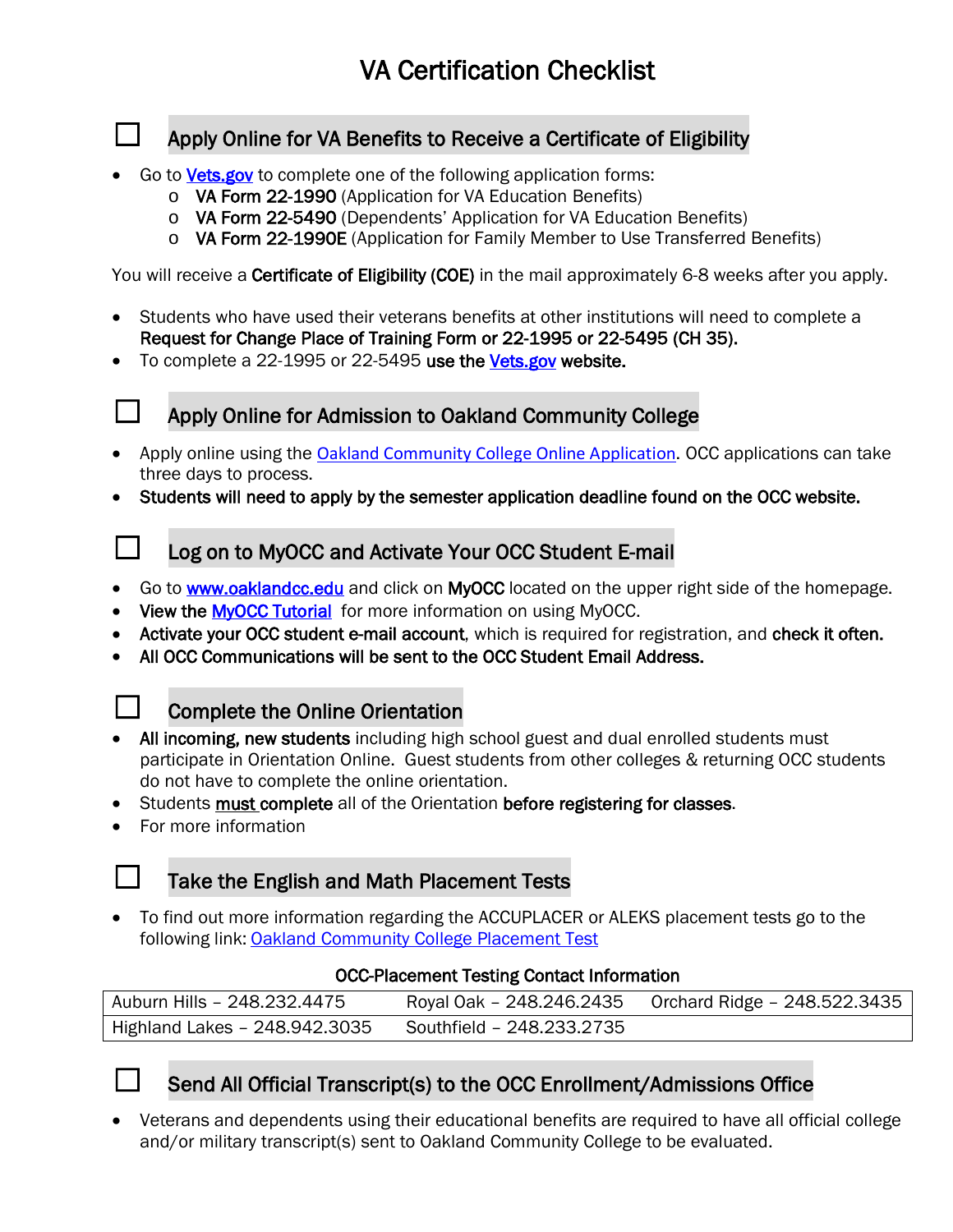#### College Transcripts

• Have official college transcripts mailed to:

#### Oakland Community College 2480 Opdyke Road Bloomfield Hills, MI 48304

#### **Military Transcripts**

• Army, Coast Guard, Marine Corps, and Navy: Active Duty, Reserve and Veterans – Request Joint Services Transcripts (JST) by visiting the JST website at https://jst.doded.mil/



#### ☐ Apply for Financial Aid

Students receiving veterans' benefits may also qualify for financial aid. Even though there is a wide variety of financial aid available at the college, students should apply as early as possible. Get started by:

- Applying on-line at **www.fafsa.gov**.
- Visiting the financial aid website<https://www.oaklandcc.edu/FinAid/>
- OCC Auburn Hills Financial Aid Title IV School Code is 002304



#### $\Box$  Make an Appointment with an OCC Counselor to Complete a Veterans Plan of Study Form

- Schedule an appointment at any OCC campus. When you make your appointment specify that you need to complete a Veterans Plan of Study.
- Bring unofficial copies of your college and military transcripts, if possible. The counselor can use your transcripts to assist in course selections. However, your official transcripts must be sent to the OCC Enrollment/Admissions office for an official evaluation.
- Students must complete a Veterans Plan of Study only when they are initiating benefits and when changing their program of study with the VA. Submit the completed Veterans Plan of Study form to the OCC-Veterans Services office.
- Complete the Change of Information Request form to update your program of study information with enrollment services.

#### OCC Counseling Contact Information

| Auburn Hills - 248.232.4350   |                           | Royal Oak - 248.246.2450 Orchard Ridge - 248.522.3450 |
|-------------------------------|---------------------------|-------------------------------------------------------|
| Highland Lakes - 248.942.3050 | Southfield - 248.233.2750 |                                                       |

#### Students can complete a Veterans Plan of Study with a Virtual Counseling Appointment using ZOOM

- Schedule a virtual counseling session (Zoom) by calling (248) 942-3050 or (248) 246-2450
- For more information on virtual counseling sessions, visit the [OCC](https://www.oaklandcc.edu/virtualcampus/student/counseling.aspx#contactus) Counseling Website at OCC [Virtual Campus-Counseling](https://www.oaklandcc.edu/virtualcampus/student/counseling.aspx#contactus) .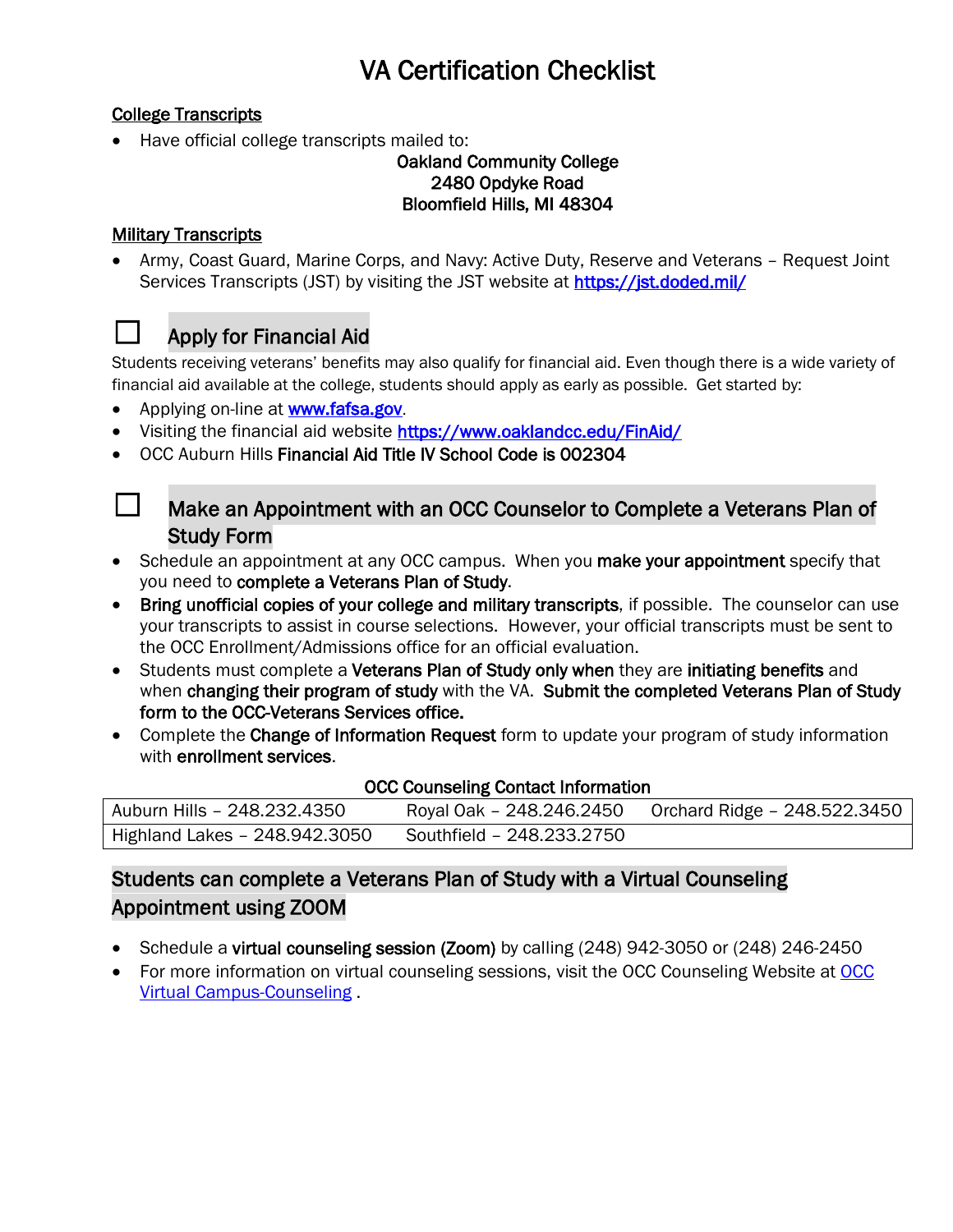#### ☐ Register for Classes

The VA will only pay benefits for classes required to complete your current Veterans Plan of Study except when a student is rounding out..

#### Courses that CANNOT be certified are:

- Courses recommended for a program, but not required for the completion of the program
- Courses that have been successfully completed with a passing grade. Unless a course requires a specific minimum grade for the completion of the program. This includes prerequisite that require a minimum grade. Please refer to the OCC catalog at<http://catalog.oaklandcc.edu/>
- Audited classes.
- On-line remedial classes

#### Courses that CAN be certified are:

- Courses required for completion of the student's current Veterans Plan of Study.
- Required prerequisite courses needed in order to complete the student's program of study
- Remedial courses in English and Math with an appropriate placement test score.
- Required courses that have been completed with a failing grade.
- Required courses that have been completed with a grade that did not meet the minimum grade requirements as stated in the catalog. If a program requires a higher grade than achieved, that course may be repeated as many times as necessary to achieve the required grade. For example, if Nursing requires a "B" or better in Biology, then that course may be repeated if a "B" was not earned.

#### The Exception – Rounding Out (CH33, 30, 1606 & 35)

Rounding out allows students, with a limited number of credits remaining, to take classes not required to complete their program of study during the student's **FINAL** semester only. This allows the student to continue to receive benefits at a full-time rate in the last term of enrollment for their program of study. When rounding out:

- Students may use any credit hour unit subject, including a subject that has previously been successfully completed (received a passing grade), or courses that are not part of their program of study, in order to get their schedule up to full-time.
- It can only be done once per degree program and only during the final semester of the program.
- For Example: A student only needs 9 credit hours to complete their degree during the Fall Semester. The student registers for the required 9 credits. In addition to the 9 required credit hours, the student adds to their schedule a 4 credit hour class. This additional class is not required to complete their degree. If a student is eligible to round out, all 13 credits would be eligible for certification and the student would receive full-time benefits for the semester.

#### Students must submit a completed graduation application with the Statement of Intent to round out.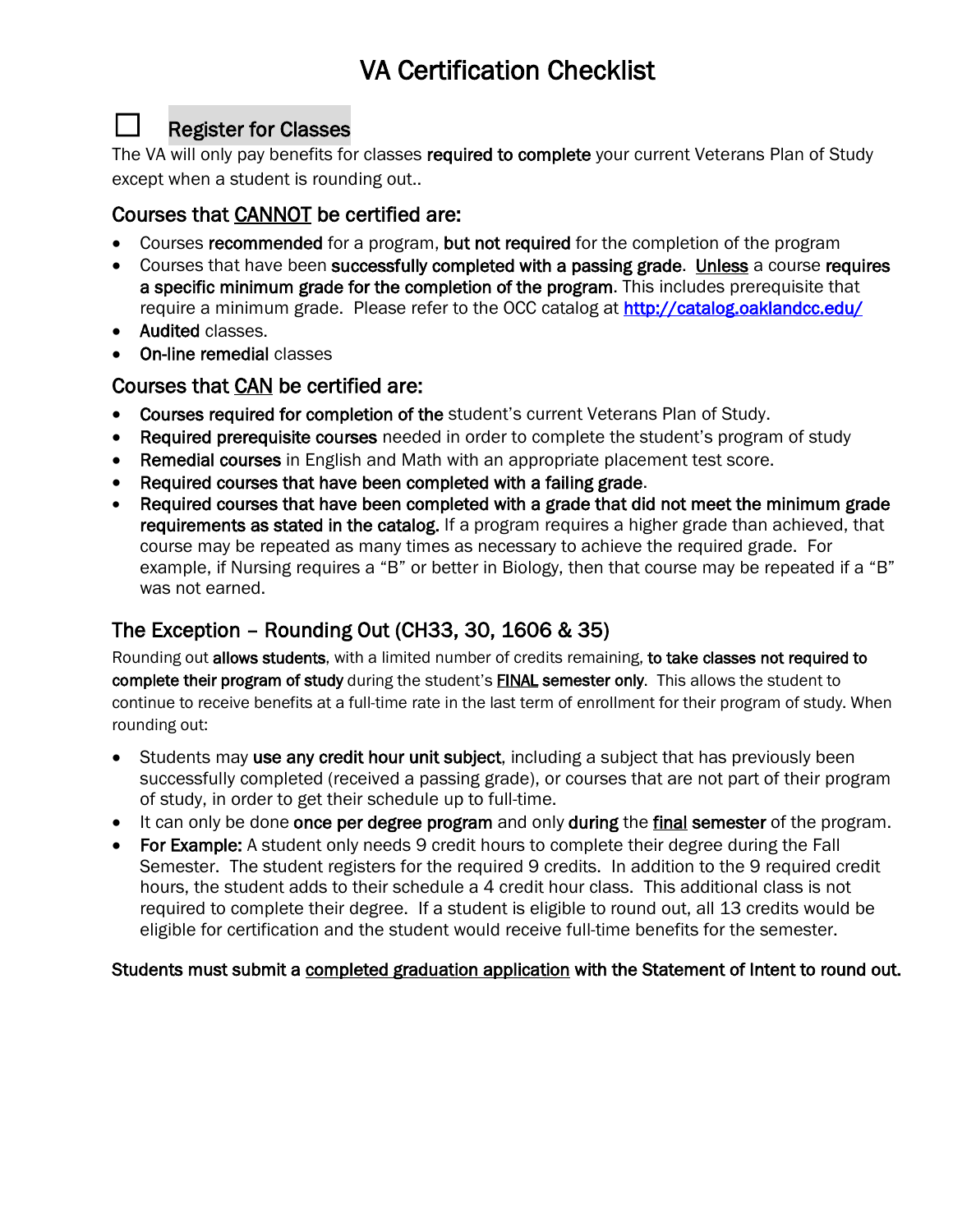Registration for Post 9/11 (CH 33) Students Eligible for a Housing Allowance **What is full-time?** 15 week classes – 12 Credit Hours 8 week Classes – 6 Credit Hours The VA uses actual begin dates, end dates and credit pursued to calculate student benefits, not just the number of credits taken within a semester. Once a class starts or ends, benefits are adjusted for the semester. Calculating Rate of Pursuit • RATE OF PURSUIT MUST BE OVER 50% for students to be entitled to any of their housing benefit. Rate of pursuit applies specifically to Chapter 33. VA calculates rate of pursuit by dividing the number of credits being pursued by the number of credit considered to be full-time by the school. Examples: If full-time is 12 credits for 15 week classes, and all classes start and end on the same days, then rate of pursuit is: • 6 credits is 50% (6  $\div$  12= 50%) Student is **not entitled** to any housing benefits • 7 credits is 58% ( $7 \div 12 = 60$ %) Student is entitled to partial housing benefits. (rate of pursuit is rounded to the nearest multiple of 10). • This conversion is done by the U.S. Department of Veterans Affairs and not by Oakland Community College. • Benefits are prorated based on the number of days in the month for which you are enrolled. Online Classes and the Housing Allowance (Chapter 33) • The housing allocation for students registered exclusively in online classes is reduced to equal to half the national average BAH for an E-5 with dependents. Students must enroll in at least one on-campus course to receive the full BAH. • To view rates go to: [VA Educational Benefit Rate Tables](http://www.benefits.va.gov/GIBILL/resources/benefits_resources/rate_tables.asp)

#### Submit a Statement of Intent to the OCC – Veterans Services Every Semester

- Only classes listed on the Statement of Intent will be considered for certification. Classes cannot be reported to the VA until this form is signed and received.
- Any addition to a student's schedule must be reported to the OCC—Veteran Services office as soon as possible by submitting a new Statement of Intent. Only the added classes need to be listed on the Statement of Intent.
- Drops do not need to be reported unless the student is also submitting documentation for mitigating circumstances to be considered.
- Mitigating circumstances are circumstances beyond the student's control that prevent the student from continuing in school or that cause the student to reduce credits.



#### Receive Confirmation E-mail from the Department of Veterans Affairs

- The Department of Veterans Affairs will send a confirmation to the veteran's OCC Student e-mail account once a certification for benefits has been submitted.
- This is your confirmation that your Statement of Intent has been processed and eligible classes have been reported to the VA.
- Please review the certification for accuracy.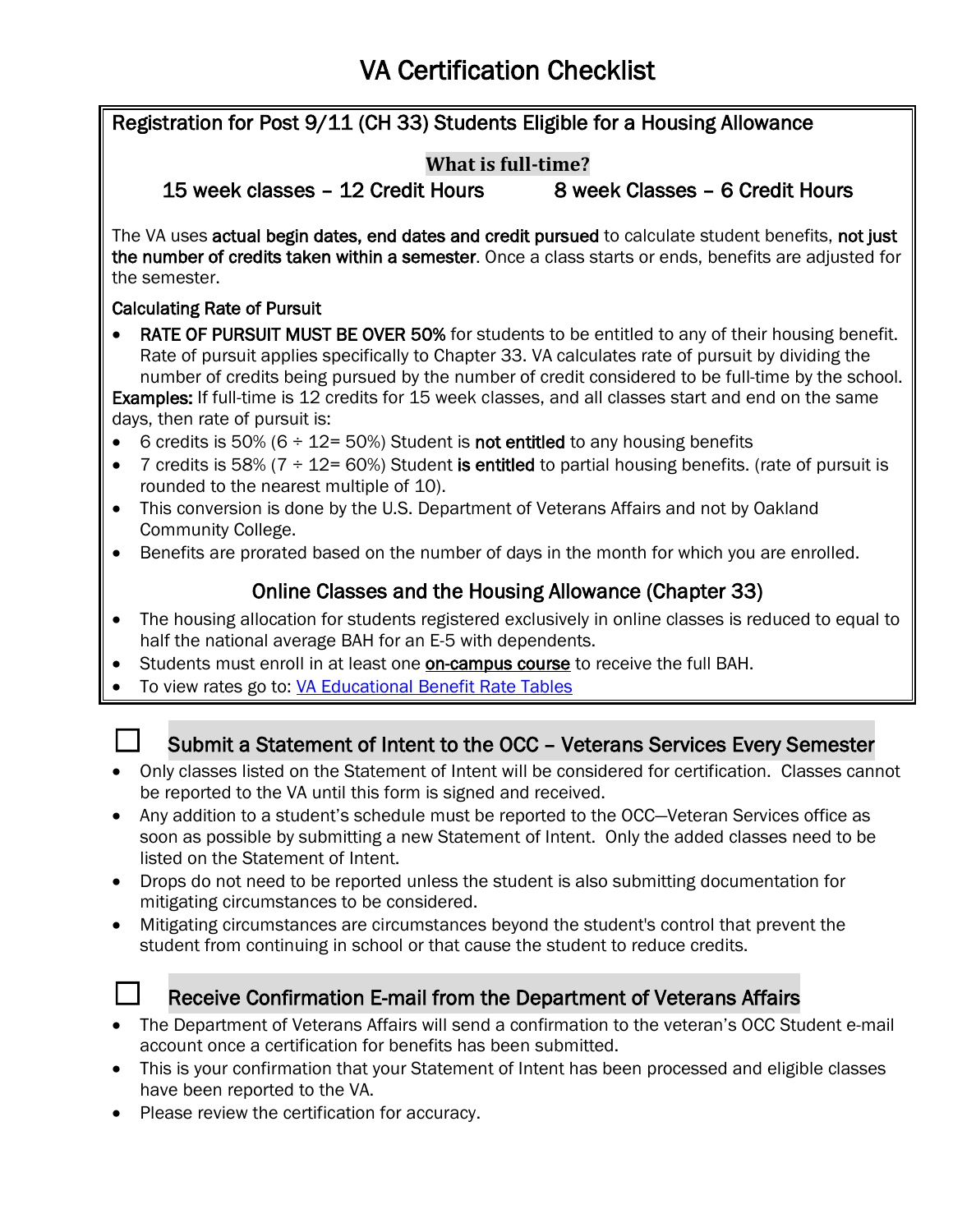#### Pay for Classes by the Payment Due Date

- Post 9/11 (CH 33) Students will have a hold placed on their account that will keep them from being deregistered for nonpayment once a signed Statement of Intent is received from the student. Students are responsible for any charges not covered by their post 9/11 (CH33) benefits.
- Voc. Rehab (CH 31) students will have a hold placed on their account that will keep them from being deregistered for nonpayment once a signed Statement of Intent and a valid VA Form 28-1905 received for the student. Students are responsible for any charges not covered by their Vocational Rehabilitation (CH31) Benefits.
- Post 9/11 (CH 33) Students who receive benefits at less than 100% are responsible for payment of their portion of tuition and fees.
- MGIB (CH 30, 1606, CH 35) Students are required to pay for their tuition and fees before the posted payment deadline to avoid being deregistered. See MyOCC for payment deadlines.

You are responsible for ensuring that any unwanted classes –whether paid for or not – have been properly dropped. Failure to do so may result in:

- An Invoice for unpaid tuition and course fees
- The placement of a financial hold on your account
- The unwanted class remaining on your academic record/transcript
- The posting of failing or no-show grades for the unwanted class

#### Summer Classes

Students enrolled in late-start and summer sessions need to be very aware of course dates within a semester when choosing classes. The VA uses actual begin dates, end dates and credit pursued to calculate student benefits and not just the number of credits taken within a semester. This conversion is done by the U.S. Department of Veterans Affairs and not by Oakland Community College.

#### Purchase your Books and Supplies

Visit the OCC bookstore website<https://www.oaklandcc.edu/Bookstore/> to find out which textbooks and supplies will be needed for your classes. Textbooks often vary by campus. Please purchase your textbooks from the campus store where you are registered.

#### Vocational Rehabilitation (CH 31)

Students, who have had their courses certified, can obtain the required books and supplies from their OCC bookstore approximately two weeks prior to the start of the semester up until one week after the start of the semester. See the bookstore for actual dates.

A valid government issued picture ID or Raider One Card is required at the time of purchase. Purchases are limited to required books and supplies for each certified class and a total of \$75.00 in support items (paper/pens/flash drive/folders/etc.). Additional items require approval from the student's Vocational Rehabilitation Counselor or the OCC-Veterans Services Office.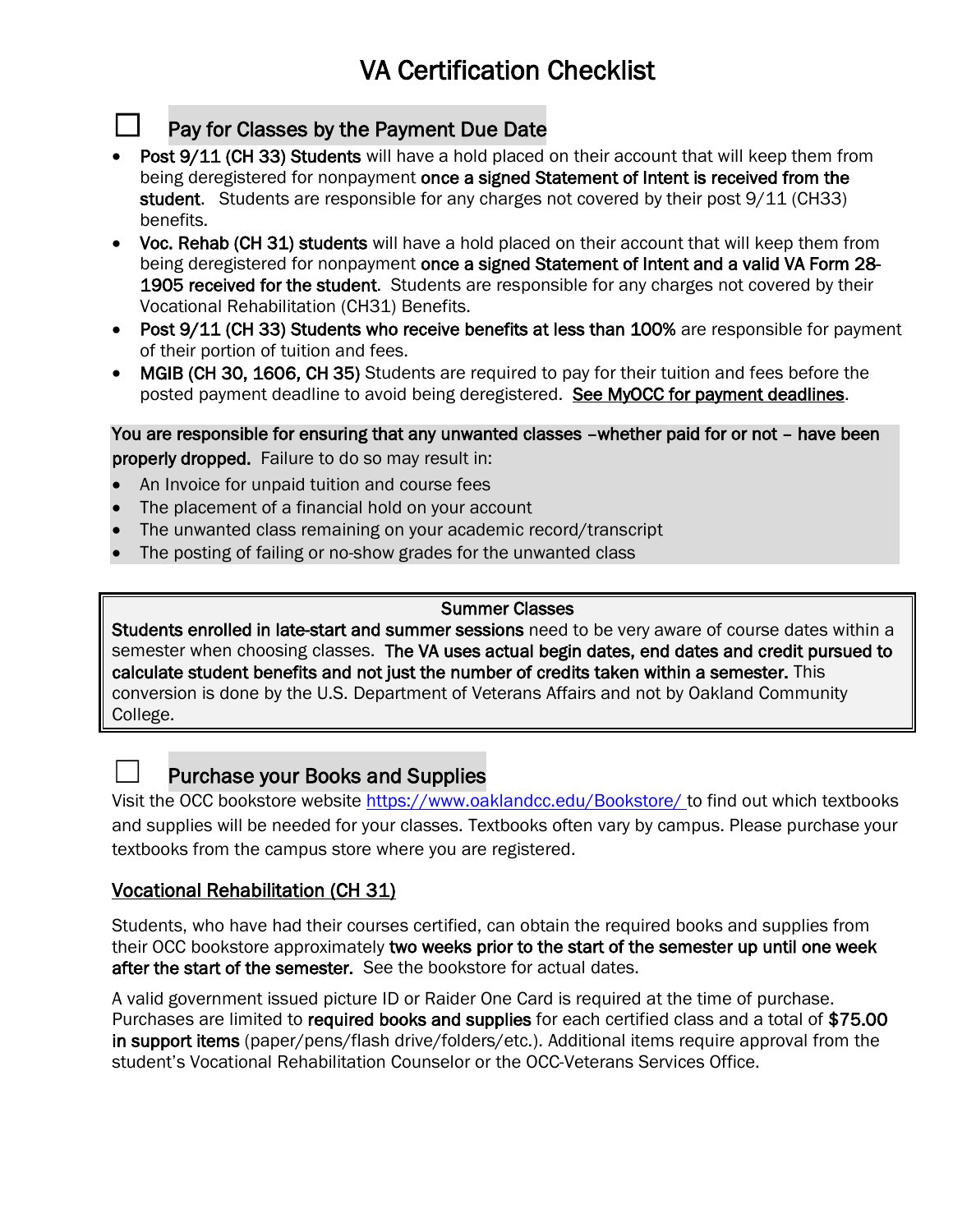#### Post 9/11 (CH 33)

Students will receive a book and supply payment directly from the VA 6-8 weeks after their classes are certified. The post 9/11 (CH 33) books and supplies stipend will pay up to \$41.67 per credit certified, for up to 24 credits during an academic year. The maximum stipend is \$1,000 per academic year. It is recommended that you do not wait to receive this payment to purchase your books.

#### Students with Financial Aid

Students, who have completed the FAFSA and have been awarded financial aid, may have an electronic book voucher available for them to use at the OCC Bookstore for books and supplies directly related to their academic courses. If your tuition and fees are less than your eligible financial aid award, the remaining amount, up to \$1,200, is available as an Electronic Book Voucher.



#### MGIB (CH 30 & 1606) Students MUST Verify Enrollment Monthly

Students receiving Chapter 30 and 1606 must verify their enrollment monthly by Web Automated Verification of Enrollment (WAVE) or by Interactive Voice Response (IVR).

- The earliest students can verify their enrollment is the last calendar day of each month.
- WAVE allows students to verify their enrollment on the internet WAVE is on the education Service website at<https://www.gibill.va.gov/wave/index.do>
- IVR allows students to "phone in" (1-877-823-2378) their monthly verification if there are no changes to the enrollment during the previous month.



#### Chapter 33 on Active Duty Monthly Housing Allowance

CH 33 active duty personnel (including those on terminal leave) and their spouses utilizing transferred entitlement are not eligible for the housing allowance.



#### Receive Monthly Benefit Payments (Monthly Housing Allowance for CH 33)

- Monthly benefit payments (or Monthly Housing Allowance for CH 33) are made directly to the student by the Department of Veteran Affairs.
- Please call 1.888.442.4551 to address questions or concerns regarding your monthly benefit payments or monthly housing allowance.
- Payments are made at the beginning of each month for the previous month for the number of days the student is certified.
- If a student is certified for a whole month, the full monthly benefit is paid. If the student is only certified for part of the month, the benefit is prorated.
- The VA uses a 30-day month. Divide the monthly rate by 30 to get the daily rate. For example: If a student is certified from the January 16 – January 30 (or 31), the student is certified 15 days and is entitled to 15/30ths of the full monthly benefit.
- View the current status of your payments (both education and disability) through eBenefits. <http://www.ebenefits.va.gov/>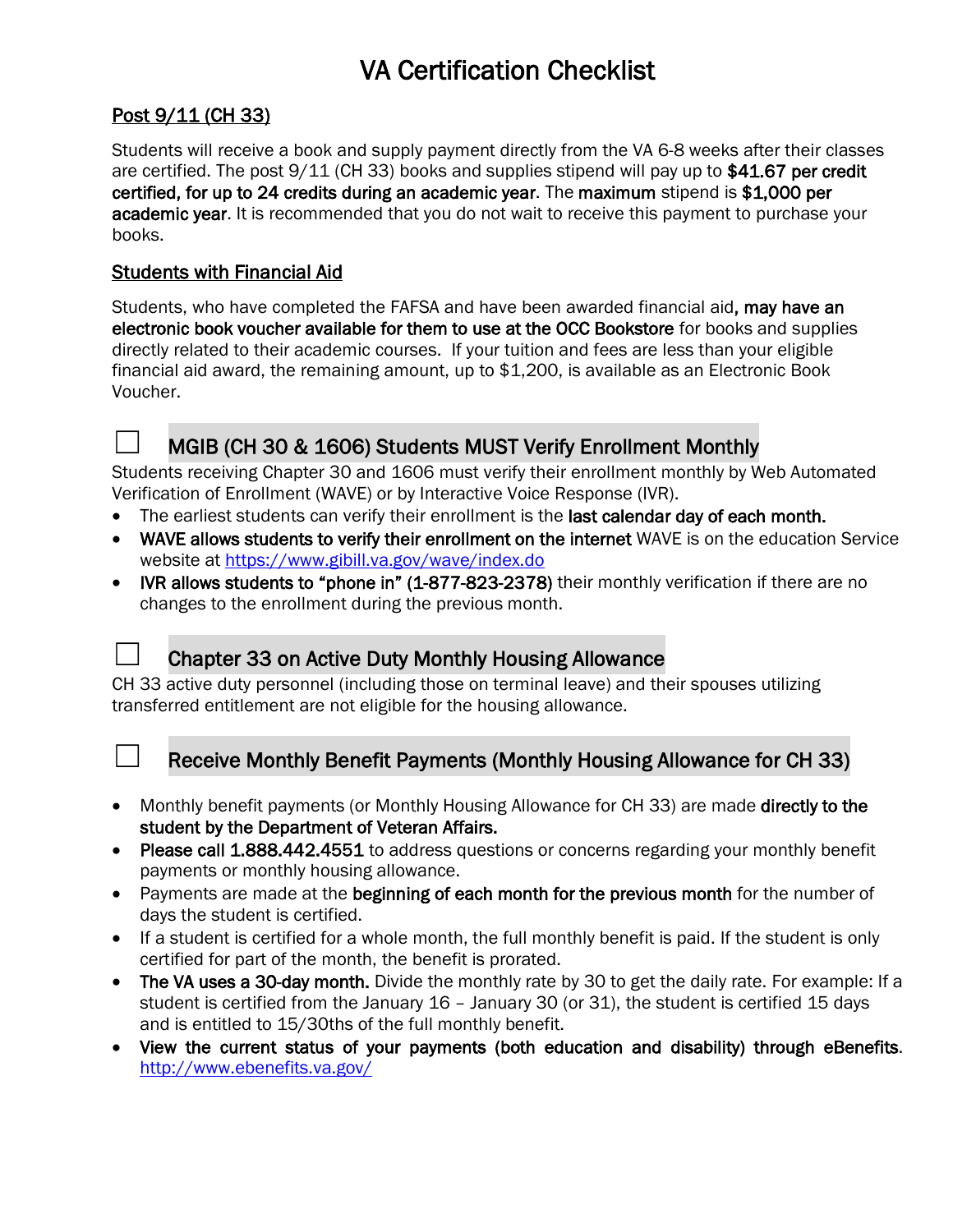#### College Resources

#### OCC Academic Support Center (ASC)

#### For Tutoring Contact any OCC Academic Support Center (ASC)

| Auburn Hills - 248.232.4435   |                           | Royal Oak - 248.246.2435 Orchard Ridge - 248.522.3435 |
|-------------------------------|---------------------------|-------------------------------------------------------|
| Highland Lakes - 248.942.3035 | Southfield - 248.233.2735 |                                                       |

#### OCC Accessibility Compliance Center and Education Support Services (ACCESS) Office

#### For Special Accommodations and/or Services Contact any OCC ACCESS Office

| Auburn Hills - 248.232.4080   |                           | Royal Oak - 248.246.2480 Orchard Ridge - 248.522.3480 |
|-------------------------------|---------------------------|-------------------------------------------------------|
| Highland Lakes - 248.942.3080 | Southfield - 248.233.2780 |                                                       |

### How Changes in Enrollment Affect your Benefits

#### Code of Conduct

Students are required to follow the college's Student Code of Conduct. Any changes in enrollment due to a student's failure to follow this code will result in the termination of VA Educational Benefits for unsatisfactory conduct. This could result in a debt to the VA. To view the official Student Code of Conduct as well as other important student information, go to th[e OCC Student Handbook](https://oaklandcc.edu/currentstudents/studenthandbook.aspx#code_of_conduct) located on the OCC website.

#### Non-Punitive Grades & Dropping Classes

The VA does not pay benefits toward classes for which a student receives a non-punitive grade, unless there are mitigating circumstances. Receiving this type of mark may result in an overpayment. Non-punitive grades are grades that do not count toward graduation or calculate into the student's GPA and include: "W", "WS", "N", "I ". Students who withdrawal from a course and receive a "W" or are given a "WS" mark by their instructor and would like mitigating circumstances to be considered, may submit supporting documentation to be reported to the VA. This should be done before the non-punitive grade is assigned.

#### Mitigating Circumstances

Mitigating circumstances are circumstances beyond the student's control that prevent the student from continuing in school or that cause the student to reduce credits. Examples are:

- An illness or death in the student's immediate family.
- An illness or injury afflicting the student during the enrollment period.
- An unavoidable change in the student's conditions of employment.
- An unavoidable geographical transfer resulting from the student's employment.
- Immediate family or financial obligations beyond the control of the claimant that require him or her to suspend pursuit of the program of education to obtain employment.
- Discontinuance of the course by the school.
- Unanticipated active military service, including active duty for training.
- Unanticipated difficulties with childcare arrangements the student has made for the period during which he or she is attending classes.